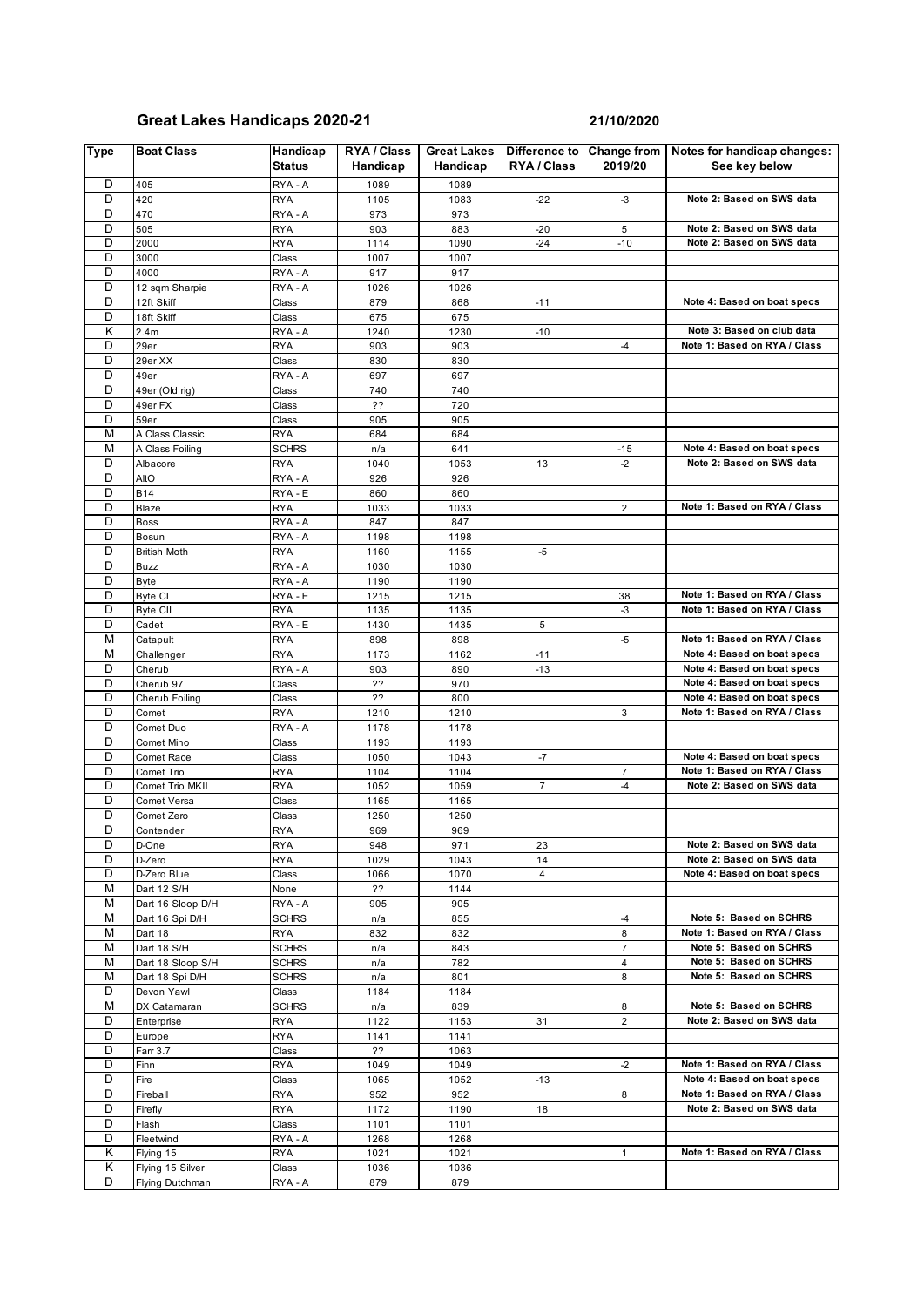| M<br>Note 5: Based on SCHRS<br>Formula 16 D/H<br><b>SCHRS</b><br>703<br>3<br>n/a<br>M<br>Note 5: Based on SCHRS<br>Formula 16 S/H<br><b>SCHRS</b><br>713<br>2<br>n/a<br>M<br>$-5$<br>-8<br><b>RYA</b><br>670<br>665<br>Note 1: Based on RYA / Class<br>Formula 18<br>D<br>Fusion Pro<br>??<br>Class<br>1300<br>D<br>??<br>1275<br>Fusion Pro Spi<br>Class<br>D<br>GP14<br><b>RYA</b><br>1130<br>1130<br>D<br>Note 1: Based on RYA / Class<br>1132<br>1132<br>3<br>Graduate<br>RYA<br>D<br>Hadron H1<br>1065<br>1059<br>Note 4: Based on boat specs<br>Class<br>-6<br>D<br>Hadron H2<br>RYA<br>1034<br>1034<br>D<br>Halo<br>$\mathbf{3}$<br>Note 4: Based on boat specs<br>RYA - A<br>992<br>995<br>D<br>Hartley 12<br>??<br>1290<br>Class<br>D<br>Heron<br>RYA - A<br>1345<br>1345<br>M<br>$\overline{7}$<br>Note 5: Based on SCHRS<br>Hobie 16<br><b>SCHRS</b><br>819<br>n/a<br>M<br>Note 5: Based on SCHRS<br>781<br>4<br>Hobie 16 Spi<br><b>SCHRS</b><br>n/a<br>M<br>$\overline{7}$<br>Note 5: Based on SCHRS<br>Hobie 17<br><b>SCHRS</b><br>820<br>n/a<br>Note 5: Based on SCHRS<br>M<br>9<br>Hobie Dragoon<br><b>SCHRS</b><br>1010<br>n/a<br>M<br>5<br><b>SCHRS</b><br>Note 5: Based on SCHRS<br>Hobie Dragoon Spi<br>n/a<br>961<br>D<br>Note 1: Based on RYA / Class<br>RYA - E<br>955<br>955<br>$-2$<br>Homet<br>M<br>Note 5: Based on SCHRS<br>715<br>2<br>Hurricane 5.9<br><b>SCHRS</b><br>n/a<br>M<br>Hurricane 5.9 SX<br>695<br>695<br>RYA<br>M<br>Note 5: Based on SCHRS<br>Hurricane 500<br><b>SCHRS</b><br>753<br>3<br>n/a<br>D<br>RYA - A<br>976<br>990<br>14<br>Note 4: Based on boat specs<br>Icon<br>D<br>Note 4: Based on boat specs<br>Int 14<br>RYA - A<br>758<br>707<br>$-51$<br>D<br>Note 1: Based on RYA / Class<br>RYA - E<br>884<br>Int Canoe<br>884<br>$-4$<br>D<br>Note 3: Based on club data<br>Int Canoe - Asym<br>RYA - A<br>840<br>$-26$<br>866<br>D<br>1003<br>1003<br>Int Lightning<br>Class<br>D<br>RYA - A<br>570<br>Int Moth<br>550<br>$-20$<br>50<br>Note 4: Based on boat specs<br>D<br>Int Moth - No foils<br>RYA - A<br>980<br>980<br>D<br><b>ISO</b><br>922<br>922<br>RYA - A<br>D<br>Javelin<br>RYA - A<br>944<br>944<br>Κ<br>K <sub>1</sub><br><b>RYA</b><br>1064<br>1064<br>$-1$<br>Note 1: Based on RYA / Class<br>Κ<br>K <sub>2</sub><br>Note 4: Based on boat specs<br>Class<br>1030<br>1022<br>-8<br>K<br>K <sub>6</sub><br><b>RYA</b><br>919<br>913<br>$-6$<br>D<br>Kestrel<br><b>RYA</b><br>1038<br>1038<br>D<br>Lark<br><b>RYA</b><br>1073<br>1073<br>D<br>Laser / ILCA 7<br><b>RYA</b><br>1100<br>1108<br>8<br>Note 2: Based on SWS data<br>D<br>Laser 3000<br>RYA - A<br>1085<br>1085<br>D<br>Laser 4.7 / ILCA 4<br>Note 2: Based on SWS data<br><b>RYA</b><br>1208<br>1208<br>$-2$<br>D<br>Laser 5000<br>RYA - A<br>846<br>846<br>D<br>Laser Bahia<br>Class<br>1095<br>1095<br>D<br>Laser EPS<br>RYA - A<br>1033<br>1033<br>D<br>Laser II<br>RYA - A<br>1085<br>1085<br>D<br>Laser Pico<br>RYA - A<br>1330<br>1330<br>D<br>Laser Radial / ILCA 6<br>Note 1: Based on RYA / Class<br>1147<br>1147<br>RYA<br>-3<br>D<br>3<br>Laser Stratos<br>RYA - E<br>1103<br>1103<br>Note 1: Based on RYA / Class<br>D<br>Laser Vago XD<br>RYA - A<br>1071<br>1074<br>3<br>3<br>Note 1: Based on RYA / Class<br>D<br>Laser Vago XD S/H<br>1074<br>1074<br>Class<br>D<br>Leader<br>RYA - A<br>1115<br>1115<br>D<br>Note 1: Based on RYA / Class<br>$-5$<br>Lightning 368<br>RYA<br>1162<br>1162<br>D<br>Marauder<br>RYA - A<br>1042<br>1042<br>D<br>Note 1: Based on RYA / Class<br>Megabyte<br><b>RYA</b><br>1076<br>1076<br>3<br>D<br>Note 1: Based on RYA / Class<br>Merlin Rocket<br>RYA<br>980<br>980<br>12<br>D<br>Miracle<br>RYA<br>1194<br>1194<br>D<br>1390<br>1390<br>Mirror<br>RYA<br>D<br>Note 1: Based on RYA / Class<br>Mirror S/H<br>RYA<br>1380<br>1365<br>-15<br>D<br>$-7$<br>Note 4: Based on boat specs<br><b>MRX</b><br>Class<br>1000<br>993<br>D<br>Note 1: Based on RYA / Class<br>Musto Skiff<br>RYA<br>849<br>849<br>3<br>D<br>MX-Ray<br>RYA - A<br>1020<br>1020<br>Note 5: Based on SCHRS<br>M<br>Nacra 15 Spi D/H<br><b>SCHRS</b><br>749<br>5<br>n/a<br>M<br>Note 5: Based on SCHRS<br>Nacra 16 Solo Spi curved foils SCHRS<br>709<br>$-16$<br>n/a<br>М<br>Note 5: Based on SCHRS<br>Nacra 16 Spi D/H curved foils SCHRS<br>697<br>$-10$<br>n/a<br>М<br>Note 5: Based on SCHRS<br>Nacra 16 Solo Spi straight foil SCHRS<br>724<br>n/a<br>Note 5: Based on SCHRS<br>M<br>Nacra 16 Spi D/H straight foils SCHRS<br>711<br>n/a<br>М<br>Nacra 17 Olympic Foiler<br>645<br>Note 5: Based on SCHRS<br><b>SCHRS</b><br>n/a<br>4<br>M<br>Note 5: Based on SCHRS<br>Nacra 17 Olympic Non-Foiler<br>3<br><b>SCHRS</b><br>678<br>n/a<br>M<br>$\overline{7}$<br>Note 5: Based on SCHRS<br>Nacra 500 Sloop D/H<br><b>SCHRS</b><br>n/a<br>801<br>М<br>Note 5: Based on SCHRS<br>Nacra 500 Solo<br><b>SCHRS</b><br>843<br>8<br>n/a<br>Note 5: Based on SCHRS<br>M<br>Nacra 500 Solo Spi<br>2<br><b>SCHRS</b><br>793<br>n/a<br>М<br>3<br>Note 5: Based on SCHRS<br>Nacra 500 Sport Spi D/H<br><b>SCHRS</b><br>761<br>n/a<br>M<br>Note 5: Based on SCHRS<br>Nacra F17 Sloop Spi D/H<br><b>SCHRS</b><br>712<br>3<br>n/a<br>М<br>3<br>Note 5: Based on SCHRS<br><b>SCHRS</b><br>732<br>Nacra F17 Solo Spi<br>n/a | <b>Type</b> | <b>Boat Class</b> | Handicap<br>Status | RYA / Class<br>Handicap | <b>Great Lakes</b><br>Handicap | RYA / Class | 2019/20 | Difference to Change from   Notes for handicap changes:<br>See key below |
|-----------------------------------------------------------------------------------------------------------------------------------------------------------------------------------------------------------------------------------------------------------------------------------------------------------------------------------------------------------------------------------------------------------------------------------------------------------------------------------------------------------------------------------------------------------------------------------------------------------------------------------------------------------------------------------------------------------------------------------------------------------------------------------------------------------------------------------------------------------------------------------------------------------------------------------------------------------------------------------------------------------------------------------------------------------------------------------------------------------------------------------------------------------------------------------------------------------------------------------------------------------------------------------------------------------------------------------------------------------------------------------------------------------------------------------------------------------------------------------------------------------------------------------------------------------------------------------------------------------------------------------------------------------------------------------------------------------------------------------------------------------------------------------------------------------------------------------------------------------------------------------------------------------------------------------------------------------------------------------------------------------------------------------------------------------------------------------------------------------------------------------------------------------------------------------------------------------------------------------------------------------------------------------------------------------------------------------------------------------------------------------------------------------------------------------------------------------------------------------------------------------------------------------------------------------------------------------------------------------------------------------------------------------------------------------------------------------------------------------------------------------------------------------------------------------------------------------------------------------------------------------------------------------------------------------------------------------------------------------------------------------------------------------------------------------------------------------------------------------------------------------------------------------------------------------------------------------------------------------------------------------------------------------------------------------------------------------------------------------------------------------------------------------------------------------------------------------------------------------------------------------------------------------------------------------------------------------------------------------------------------------------------------------------------------------------------------------------------------------------------------------------------------------------------------------------------------------------------------------------------------------------------------------------------------------------------------------------------------------------------------------------------------------------------------------------------------------------------------------------------------------------------------------------------------------------------------------------------------------------------------------------------------------------------------------------------------------------------------------------------------------------------------------------------------------------------------------------------------------------------------------------------------------------------------------------------------------------------------------------------------------------------------------------------------------------------------------------------------------------------------------------------------------------------------------------------------------------------------------------------------------------------------------------------------------------------------------------------------------------------------------------------------------------------------------------------------------------------------------------------------------------------------------------------------------------------------------------------------------------------------------------|-------------|-------------------|--------------------|-------------------------|--------------------------------|-------------|---------|--------------------------------------------------------------------------|
|                                                                                                                                                                                                                                                                                                                                                                                                                                                                                                                                                                                                                                                                                                                                                                                                                                                                                                                                                                                                                                                                                                                                                                                                                                                                                                                                                                                                                                                                                                                                                                                                                                                                                                                                                                                                                                                                                                                                                                                                                                                                                                                                                                                                                                                                                                                                                                                                                                                                                                                                                                                                                                                                                                                                                                                                                                                                                                                                                                                                                                                                                                                                                                                                                                                                                                                                                                                                                                                                                                                                                                                                                                                                                                                                                                                                                                                                                                                                                                                                                                                                                                                                                                                                                                                                                                                                                                                                                                                                                                                                                                                                                                                                                                                                                                                                                                                                                                                                                                                                                                                                                                                                                                                                                                                                 |             |                   |                    |                         |                                |             |         |                                                                          |
|                                                                                                                                                                                                                                                                                                                                                                                                                                                                                                                                                                                                                                                                                                                                                                                                                                                                                                                                                                                                                                                                                                                                                                                                                                                                                                                                                                                                                                                                                                                                                                                                                                                                                                                                                                                                                                                                                                                                                                                                                                                                                                                                                                                                                                                                                                                                                                                                                                                                                                                                                                                                                                                                                                                                                                                                                                                                                                                                                                                                                                                                                                                                                                                                                                                                                                                                                                                                                                                                                                                                                                                                                                                                                                                                                                                                                                                                                                                                                                                                                                                                                                                                                                                                                                                                                                                                                                                                                                                                                                                                                                                                                                                                                                                                                                                                                                                                                                                                                                                                                                                                                                                                                                                                                                                                 |             |                   |                    |                         |                                |             |         |                                                                          |
|                                                                                                                                                                                                                                                                                                                                                                                                                                                                                                                                                                                                                                                                                                                                                                                                                                                                                                                                                                                                                                                                                                                                                                                                                                                                                                                                                                                                                                                                                                                                                                                                                                                                                                                                                                                                                                                                                                                                                                                                                                                                                                                                                                                                                                                                                                                                                                                                                                                                                                                                                                                                                                                                                                                                                                                                                                                                                                                                                                                                                                                                                                                                                                                                                                                                                                                                                                                                                                                                                                                                                                                                                                                                                                                                                                                                                                                                                                                                                                                                                                                                                                                                                                                                                                                                                                                                                                                                                                                                                                                                                                                                                                                                                                                                                                                                                                                                                                                                                                                                                                                                                                                                                                                                                                                                 |             |                   |                    |                         |                                |             |         |                                                                          |
|                                                                                                                                                                                                                                                                                                                                                                                                                                                                                                                                                                                                                                                                                                                                                                                                                                                                                                                                                                                                                                                                                                                                                                                                                                                                                                                                                                                                                                                                                                                                                                                                                                                                                                                                                                                                                                                                                                                                                                                                                                                                                                                                                                                                                                                                                                                                                                                                                                                                                                                                                                                                                                                                                                                                                                                                                                                                                                                                                                                                                                                                                                                                                                                                                                                                                                                                                                                                                                                                                                                                                                                                                                                                                                                                                                                                                                                                                                                                                                                                                                                                                                                                                                                                                                                                                                                                                                                                                                                                                                                                                                                                                                                                                                                                                                                                                                                                                                                                                                                                                                                                                                                                                                                                                                                                 |             |                   |                    |                         |                                |             |         |                                                                          |
|                                                                                                                                                                                                                                                                                                                                                                                                                                                                                                                                                                                                                                                                                                                                                                                                                                                                                                                                                                                                                                                                                                                                                                                                                                                                                                                                                                                                                                                                                                                                                                                                                                                                                                                                                                                                                                                                                                                                                                                                                                                                                                                                                                                                                                                                                                                                                                                                                                                                                                                                                                                                                                                                                                                                                                                                                                                                                                                                                                                                                                                                                                                                                                                                                                                                                                                                                                                                                                                                                                                                                                                                                                                                                                                                                                                                                                                                                                                                                                                                                                                                                                                                                                                                                                                                                                                                                                                                                                                                                                                                                                                                                                                                                                                                                                                                                                                                                                                                                                                                                                                                                                                                                                                                                                                                 |             |                   |                    |                         |                                |             |         |                                                                          |
|                                                                                                                                                                                                                                                                                                                                                                                                                                                                                                                                                                                                                                                                                                                                                                                                                                                                                                                                                                                                                                                                                                                                                                                                                                                                                                                                                                                                                                                                                                                                                                                                                                                                                                                                                                                                                                                                                                                                                                                                                                                                                                                                                                                                                                                                                                                                                                                                                                                                                                                                                                                                                                                                                                                                                                                                                                                                                                                                                                                                                                                                                                                                                                                                                                                                                                                                                                                                                                                                                                                                                                                                                                                                                                                                                                                                                                                                                                                                                                                                                                                                                                                                                                                                                                                                                                                                                                                                                                                                                                                                                                                                                                                                                                                                                                                                                                                                                                                                                                                                                                                                                                                                                                                                                                                                 |             |                   |                    |                         |                                |             |         |                                                                          |
|                                                                                                                                                                                                                                                                                                                                                                                                                                                                                                                                                                                                                                                                                                                                                                                                                                                                                                                                                                                                                                                                                                                                                                                                                                                                                                                                                                                                                                                                                                                                                                                                                                                                                                                                                                                                                                                                                                                                                                                                                                                                                                                                                                                                                                                                                                                                                                                                                                                                                                                                                                                                                                                                                                                                                                                                                                                                                                                                                                                                                                                                                                                                                                                                                                                                                                                                                                                                                                                                                                                                                                                                                                                                                                                                                                                                                                                                                                                                                                                                                                                                                                                                                                                                                                                                                                                                                                                                                                                                                                                                                                                                                                                                                                                                                                                                                                                                                                                                                                                                                                                                                                                                                                                                                                                                 |             |                   |                    |                         |                                |             |         |                                                                          |
|                                                                                                                                                                                                                                                                                                                                                                                                                                                                                                                                                                                                                                                                                                                                                                                                                                                                                                                                                                                                                                                                                                                                                                                                                                                                                                                                                                                                                                                                                                                                                                                                                                                                                                                                                                                                                                                                                                                                                                                                                                                                                                                                                                                                                                                                                                                                                                                                                                                                                                                                                                                                                                                                                                                                                                                                                                                                                                                                                                                                                                                                                                                                                                                                                                                                                                                                                                                                                                                                                                                                                                                                                                                                                                                                                                                                                                                                                                                                                                                                                                                                                                                                                                                                                                                                                                                                                                                                                                                                                                                                                                                                                                                                                                                                                                                                                                                                                                                                                                                                                                                                                                                                                                                                                                                                 |             |                   |                    |                         |                                |             |         |                                                                          |
|                                                                                                                                                                                                                                                                                                                                                                                                                                                                                                                                                                                                                                                                                                                                                                                                                                                                                                                                                                                                                                                                                                                                                                                                                                                                                                                                                                                                                                                                                                                                                                                                                                                                                                                                                                                                                                                                                                                                                                                                                                                                                                                                                                                                                                                                                                                                                                                                                                                                                                                                                                                                                                                                                                                                                                                                                                                                                                                                                                                                                                                                                                                                                                                                                                                                                                                                                                                                                                                                                                                                                                                                                                                                                                                                                                                                                                                                                                                                                                                                                                                                                                                                                                                                                                                                                                                                                                                                                                                                                                                                                                                                                                                                                                                                                                                                                                                                                                                                                                                                                                                                                                                                                                                                                                                                 |             |                   |                    |                         |                                |             |         |                                                                          |
|                                                                                                                                                                                                                                                                                                                                                                                                                                                                                                                                                                                                                                                                                                                                                                                                                                                                                                                                                                                                                                                                                                                                                                                                                                                                                                                                                                                                                                                                                                                                                                                                                                                                                                                                                                                                                                                                                                                                                                                                                                                                                                                                                                                                                                                                                                                                                                                                                                                                                                                                                                                                                                                                                                                                                                                                                                                                                                                                                                                                                                                                                                                                                                                                                                                                                                                                                                                                                                                                                                                                                                                                                                                                                                                                                                                                                                                                                                                                                                                                                                                                                                                                                                                                                                                                                                                                                                                                                                                                                                                                                                                                                                                                                                                                                                                                                                                                                                                                                                                                                                                                                                                                                                                                                                                                 |             |                   |                    |                         |                                |             |         |                                                                          |
|                                                                                                                                                                                                                                                                                                                                                                                                                                                                                                                                                                                                                                                                                                                                                                                                                                                                                                                                                                                                                                                                                                                                                                                                                                                                                                                                                                                                                                                                                                                                                                                                                                                                                                                                                                                                                                                                                                                                                                                                                                                                                                                                                                                                                                                                                                                                                                                                                                                                                                                                                                                                                                                                                                                                                                                                                                                                                                                                                                                                                                                                                                                                                                                                                                                                                                                                                                                                                                                                                                                                                                                                                                                                                                                                                                                                                                                                                                                                                                                                                                                                                                                                                                                                                                                                                                                                                                                                                                                                                                                                                                                                                                                                                                                                                                                                                                                                                                                                                                                                                                                                                                                                                                                                                                                                 |             |                   |                    |                         |                                |             |         |                                                                          |
|                                                                                                                                                                                                                                                                                                                                                                                                                                                                                                                                                                                                                                                                                                                                                                                                                                                                                                                                                                                                                                                                                                                                                                                                                                                                                                                                                                                                                                                                                                                                                                                                                                                                                                                                                                                                                                                                                                                                                                                                                                                                                                                                                                                                                                                                                                                                                                                                                                                                                                                                                                                                                                                                                                                                                                                                                                                                                                                                                                                                                                                                                                                                                                                                                                                                                                                                                                                                                                                                                                                                                                                                                                                                                                                                                                                                                                                                                                                                                                                                                                                                                                                                                                                                                                                                                                                                                                                                                                                                                                                                                                                                                                                                                                                                                                                                                                                                                                                                                                                                                                                                                                                                                                                                                                                                 |             |                   |                    |                         |                                |             |         |                                                                          |
|                                                                                                                                                                                                                                                                                                                                                                                                                                                                                                                                                                                                                                                                                                                                                                                                                                                                                                                                                                                                                                                                                                                                                                                                                                                                                                                                                                                                                                                                                                                                                                                                                                                                                                                                                                                                                                                                                                                                                                                                                                                                                                                                                                                                                                                                                                                                                                                                                                                                                                                                                                                                                                                                                                                                                                                                                                                                                                                                                                                                                                                                                                                                                                                                                                                                                                                                                                                                                                                                                                                                                                                                                                                                                                                                                                                                                                                                                                                                                                                                                                                                                                                                                                                                                                                                                                                                                                                                                                                                                                                                                                                                                                                                                                                                                                                                                                                                                                                                                                                                                                                                                                                                                                                                                                                                 |             |                   |                    |                         |                                |             |         |                                                                          |
|                                                                                                                                                                                                                                                                                                                                                                                                                                                                                                                                                                                                                                                                                                                                                                                                                                                                                                                                                                                                                                                                                                                                                                                                                                                                                                                                                                                                                                                                                                                                                                                                                                                                                                                                                                                                                                                                                                                                                                                                                                                                                                                                                                                                                                                                                                                                                                                                                                                                                                                                                                                                                                                                                                                                                                                                                                                                                                                                                                                                                                                                                                                                                                                                                                                                                                                                                                                                                                                                                                                                                                                                                                                                                                                                                                                                                                                                                                                                                                                                                                                                                                                                                                                                                                                                                                                                                                                                                                                                                                                                                                                                                                                                                                                                                                                                                                                                                                                                                                                                                                                                                                                                                                                                                                                                 |             |                   |                    |                         |                                |             |         |                                                                          |
|                                                                                                                                                                                                                                                                                                                                                                                                                                                                                                                                                                                                                                                                                                                                                                                                                                                                                                                                                                                                                                                                                                                                                                                                                                                                                                                                                                                                                                                                                                                                                                                                                                                                                                                                                                                                                                                                                                                                                                                                                                                                                                                                                                                                                                                                                                                                                                                                                                                                                                                                                                                                                                                                                                                                                                                                                                                                                                                                                                                                                                                                                                                                                                                                                                                                                                                                                                                                                                                                                                                                                                                                                                                                                                                                                                                                                                                                                                                                                                                                                                                                                                                                                                                                                                                                                                                                                                                                                                                                                                                                                                                                                                                                                                                                                                                                                                                                                                                                                                                                                                                                                                                                                                                                                                                                 |             |                   |                    |                         |                                |             |         |                                                                          |
|                                                                                                                                                                                                                                                                                                                                                                                                                                                                                                                                                                                                                                                                                                                                                                                                                                                                                                                                                                                                                                                                                                                                                                                                                                                                                                                                                                                                                                                                                                                                                                                                                                                                                                                                                                                                                                                                                                                                                                                                                                                                                                                                                                                                                                                                                                                                                                                                                                                                                                                                                                                                                                                                                                                                                                                                                                                                                                                                                                                                                                                                                                                                                                                                                                                                                                                                                                                                                                                                                                                                                                                                                                                                                                                                                                                                                                                                                                                                                                                                                                                                                                                                                                                                                                                                                                                                                                                                                                                                                                                                                                                                                                                                                                                                                                                                                                                                                                                                                                                                                                                                                                                                                                                                                                                                 |             |                   |                    |                         |                                |             |         |                                                                          |
|                                                                                                                                                                                                                                                                                                                                                                                                                                                                                                                                                                                                                                                                                                                                                                                                                                                                                                                                                                                                                                                                                                                                                                                                                                                                                                                                                                                                                                                                                                                                                                                                                                                                                                                                                                                                                                                                                                                                                                                                                                                                                                                                                                                                                                                                                                                                                                                                                                                                                                                                                                                                                                                                                                                                                                                                                                                                                                                                                                                                                                                                                                                                                                                                                                                                                                                                                                                                                                                                                                                                                                                                                                                                                                                                                                                                                                                                                                                                                                                                                                                                                                                                                                                                                                                                                                                                                                                                                                                                                                                                                                                                                                                                                                                                                                                                                                                                                                                                                                                                                                                                                                                                                                                                                                                                 |             |                   |                    |                         |                                |             |         |                                                                          |
|                                                                                                                                                                                                                                                                                                                                                                                                                                                                                                                                                                                                                                                                                                                                                                                                                                                                                                                                                                                                                                                                                                                                                                                                                                                                                                                                                                                                                                                                                                                                                                                                                                                                                                                                                                                                                                                                                                                                                                                                                                                                                                                                                                                                                                                                                                                                                                                                                                                                                                                                                                                                                                                                                                                                                                                                                                                                                                                                                                                                                                                                                                                                                                                                                                                                                                                                                                                                                                                                                                                                                                                                                                                                                                                                                                                                                                                                                                                                                                                                                                                                                                                                                                                                                                                                                                                                                                                                                                                                                                                                                                                                                                                                                                                                                                                                                                                                                                                                                                                                                                                                                                                                                                                                                                                                 |             |                   |                    |                         |                                |             |         |                                                                          |
|                                                                                                                                                                                                                                                                                                                                                                                                                                                                                                                                                                                                                                                                                                                                                                                                                                                                                                                                                                                                                                                                                                                                                                                                                                                                                                                                                                                                                                                                                                                                                                                                                                                                                                                                                                                                                                                                                                                                                                                                                                                                                                                                                                                                                                                                                                                                                                                                                                                                                                                                                                                                                                                                                                                                                                                                                                                                                                                                                                                                                                                                                                                                                                                                                                                                                                                                                                                                                                                                                                                                                                                                                                                                                                                                                                                                                                                                                                                                                                                                                                                                                                                                                                                                                                                                                                                                                                                                                                                                                                                                                                                                                                                                                                                                                                                                                                                                                                                                                                                                                                                                                                                                                                                                                                                                 |             |                   |                    |                         |                                |             |         |                                                                          |
|                                                                                                                                                                                                                                                                                                                                                                                                                                                                                                                                                                                                                                                                                                                                                                                                                                                                                                                                                                                                                                                                                                                                                                                                                                                                                                                                                                                                                                                                                                                                                                                                                                                                                                                                                                                                                                                                                                                                                                                                                                                                                                                                                                                                                                                                                                                                                                                                                                                                                                                                                                                                                                                                                                                                                                                                                                                                                                                                                                                                                                                                                                                                                                                                                                                                                                                                                                                                                                                                                                                                                                                                                                                                                                                                                                                                                                                                                                                                                                                                                                                                                                                                                                                                                                                                                                                                                                                                                                                                                                                                                                                                                                                                                                                                                                                                                                                                                                                                                                                                                                                                                                                                                                                                                                                                 |             |                   |                    |                         |                                |             |         |                                                                          |
|                                                                                                                                                                                                                                                                                                                                                                                                                                                                                                                                                                                                                                                                                                                                                                                                                                                                                                                                                                                                                                                                                                                                                                                                                                                                                                                                                                                                                                                                                                                                                                                                                                                                                                                                                                                                                                                                                                                                                                                                                                                                                                                                                                                                                                                                                                                                                                                                                                                                                                                                                                                                                                                                                                                                                                                                                                                                                                                                                                                                                                                                                                                                                                                                                                                                                                                                                                                                                                                                                                                                                                                                                                                                                                                                                                                                                                                                                                                                                                                                                                                                                                                                                                                                                                                                                                                                                                                                                                                                                                                                                                                                                                                                                                                                                                                                                                                                                                                                                                                                                                                                                                                                                                                                                                                                 |             |                   |                    |                         |                                |             |         |                                                                          |
|                                                                                                                                                                                                                                                                                                                                                                                                                                                                                                                                                                                                                                                                                                                                                                                                                                                                                                                                                                                                                                                                                                                                                                                                                                                                                                                                                                                                                                                                                                                                                                                                                                                                                                                                                                                                                                                                                                                                                                                                                                                                                                                                                                                                                                                                                                                                                                                                                                                                                                                                                                                                                                                                                                                                                                                                                                                                                                                                                                                                                                                                                                                                                                                                                                                                                                                                                                                                                                                                                                                                                                                                                                                                                                                                                                                                                                                                                                                                                                                                                                                                                                                                                                                                                                                                                                                                                                                                                                                                                                                                                                                                                                                                                                                                                                                                                                                                                                                                                                                                                                                                                                                                                                                                                                                                 |             |                   |                    |                         |                                |             |         |                                                                          |
|                                                                                                                                                                                                                                                                                                                                                                                                                                                                                                                                                                                                                                                                                                                                                                                                                                                                                                                                                                                                                                                                                                                                                                                                                                                                                                                                                                                                                                                                                                                                                                                                                                                                                                                                                                                                                                                                                                                                                                                                                                                                                                                                                                                                                                                                                                                                                                                                                                                                                                                                                                                                                                                                                                                                                                                                                                                                                                                                                                                                                                                                                                                                                                                                                                                                                                                                                                                                                                                                                                                                                                                                                                                                                                                                                                                                                                                                                                                                                                                                                                                                                                                                                                                                                                                                                                                                                                                                                                                                                                                                                                                                                                                                                                                                                                                                                                                                                                                                                                                                                                                                                                                                                                                                                                                                 |             |                   |                    |                         |                                |             |         |                                                                          |
|                                                                                                                                                                                                                                                                                                                                                                                                                                                                                                                                                                                                                                                                                                                                                                                                                                                                                                                                                                                                                                                                                                                                                                                                                                                                                                                                                                                                                                                                                                                                                                                                                                                                                                                                                                                                                                                                                                                                                                                                                                                                                                                                                                                                                                                                                                                                                                                                                                                                                                                                                                                                                                                                                                                                                                                                                                                                                                                                                                                                                                                                                                                                                                                                                                                                                                                                                                                                                                                                                                                                                                                                                                                                                                                                                                                                                                                                                                                                                                                                                                                                                                                                                                                                                                                                                                                                                                                                                                                                                                                                                                                                                                                                                                                                                                                                                                                                                                                                                                                                                                                                                                                                                                                                                                                                 |             |                   |                    |                         |                                |             |         |                                                                          |
|                                                                                                                                                                                                                                                                                                                                                                                                                                                                                                                                                                                                                                                                                                                                                                                                                                                                                                                                                                                                                                                                                                                                                                                                                                                                                                                                                                                                                                                                                                                                                                                                                                                                                                                                                                                                                                                                                                                                                                                                                                                                                                                                                                                                                                                                                                                                                                                                                                                                                                                                                                                                                                                                                                                                                                                                                                                                                                                                                                                                                                                                                                                                                                                                                                                                                                                                                                                                                                                                                                                                                                                                                                                                                                                                                                                                                                                                                                                                                                                                                                                                                                                                                                                                                                                                                                                                                                                                                                                                                                                                                                                                                                                                                                                                                                                                                                                                                                                                                                                                                                                                                                                                                                                                                                                                 |             |                   |                    |                         |                                |             |         |                                                                          |
|                                                                                                                                                                                                                                                                                                                                                                                                                                                                                                                                                                                                                                                                                                                                                                                                                                                                                                                                                                                                                                                                                                                                                                                                                                                                                                                                                                                                                                                                                                                                                                                                                                                                                                                                                                                                                                                                                                                                                                                                                                                                                                                                                                                                                                                                                                                                                                                                                                                                                                                                                                                                                                                                                                                                                                                                                                                                                                                                                                                                                                                                                                                                                                                                                                                                                                                                                                                                                                                                                                                                                                                                                                                                                                                                                                                                                                                                                                                                                                                                                                                                                                                                                                                                                                                                                                                                                                                                                                                                                                                                                                                                                                                                                                                                                                                                                                                                                                                                                                                                                                                                                                                                                                                                                                                                 |             |                   |                    |                         |                                |             |         |                                                                          |
|                                                                                                                                                                                                                                                                                                                                                                                                                                                                                                                                                                                                                                                                                                                                                                                                                                                                                                                                                                                                                                                                                                                                                                                                                                                                                                                                                                                                                                                                                                                                                                                                                                                                                                                                                                                                                                                                                                                                                                                                                                                                                                                                                                                                                                                                                                                                                                                                                                                                                                                                                                                                                                                                                                                                                                                                                                                                                                                                                                                                                                                                                                                                                                                                                                                                                                                                                                                                                                                                                                                                                                                                                                                                                                                                                                                                                                                                                                                                                                                                                                                                                                                                                                                                                                                                                                                                                                                                                                                                                                                                                                                                                                                                                                                                                                                                                                                                                                                                                                                                                                                                                                                                                                                                                                                                 |             |                   |                    |                         |                                |             |         |                                                                          |
|                                                                                                                                                                                                                                                                                                                                                                                                                                                                                                                                                                                                                                                                                                                                                                                                                                                                                                                                                                                                                                                                                                                                                                                                                                                                                                                                                                                                                                                                                                                                                                                                                                                                                                                                                                                                                                                                                                                                                                                                                                                                                                                                                                                                                                                                                                                                                                                                                                                                                                                                                                                                                                                                                                                                                                                                                                                                                                                                                                                                                                                                                                                                                                                                                                                                                                                                                                                                                                                                                                                                                                                                                                                                                                                                                                                                                                                                                                                                                                                                                                                                                                                                                                                                                                                                                                                                                                                                                                                                                                                                                                                                                                                                                                                                                                                                                                                                                                                                                                                                                                                                                                                                                                                                                                                                 |             |                   |                    |                         |                                |             |         |                                                                          |
|                                                                                                                                                                                                                                                                                                                                                                                                                                                                                                                                                                                                                                                                                                                                                                                                                                                                                                                                                                                                                                                                                                                                                                                                                                                                                                                                                                                                                                                                                                                                                                                                                                                                                                                                                                                                                                                                                                                                                                                                                                                                                                                                                                                                                                                                                                                                                                                                                                                                                                                                                                                                                                                                                                                                                                                                                                                                                                                                                                                                                                                                                                                                                                                                                                                                                                                                                                                                                                                                                                                                                                                                                                                                                                                                                                                                                                                                                                                                                                                                                                                                                                                                                                                                                                                                                                                                                                                                                                                                                                                                                                                                                                                                                                                                                                                                                                                                                                                                                                                                                                                                                                                                                                                                                                                                 |             |                   |                    |                         |                                |             |         |                                                                          |
|                                                                                                                                                                                                                                                                                                                                                                                                                                                                                                                                                                                                                                                                                                                                                                                                                                                                                                                                                                                                                                                                                                                                                                                                                                                                                                                                                                                                                                                                                                                                                                                                                                                                                                                                                                                                                                                                                                                                                                                                                                                                                                                                                                                                                                                                                                                                                                                                                                                                                                                                                                                                                                                                                                                                                                                                                                                                                                                                                                                                                                                                                                                                                                                                                                                                                                                                                                                                                                                                                                                                                                                                                                                                                                                                                                                                                                                                                                                                                                                                                                                                                                                                                                                                                                                                                                                                                                                                                                                                                                                                                                                                                                                                                                                                                                                                                                                                                                                                                                                                                                                                                                                                                                                                                                                                 |             |                   |                    |                         |                                |             |         |                                                                          |
|                                                                                                                                                                                                                                                                                                                                                                                                                                                                                                                                                                                                                                                                                                                                                                                                                                                                                                                                                                                                                                                                                                                                                                                                                                                                                                                                                                                                                                                                                                                                                                                                                                                                                                                                                                                                                                                                                                                                                                                                                                                                                                                                                                                                                                                                                                                                                                                                                                                                                                                                                                                                                                                                                                                                                                                                                                                                                                                                                                                                                                                                                                                                                                                                                                                                                                                                                                                                                                                                                                                                                                                                                                                                                                                                                                                                                                                                                                                                                                                                                                                                                                                                                                                                                                                                                                                                                                                                                                                                                                                                                                                                                                                                                                                                                                                                                                                                                                                                                                                                                                                                                                                                                                                                                                                                 |             |                   |                    |                         |                                |             |         |                                                                          |
|                                                                                                                                                                                                                                                                                                                                                                                                                                                                                                                                                                                                                                                                                                                                                                                                                                                                                                                                                                                                                                                                                                                                                                                                                                                                                                                                                                                                                                                                                                                                                                                                                                                                                                                                                                                                                                                                                                                                                                                                                                                                                                                                                                                                                                                                                                                                                                                                                                                                                                                                                                                                                                                                                                                                                                                                                                                                                                                                                                                                                                                                                                                                                                                                                                                                                                                                                                                                                                                                                                                                                                                                                                                                                                                                                                                                                                                                                                                                                                                                                                                                                                                                                                                                                                                                                                                                                                                                                                                                                                                                                                                                                                                                                                                                                                                                                                                                                                                                                                                                                                                                                                                                                                                                                                                                 |             |                   |                    |                         |                                |             |         |                                                                          |
|                                                                                                                                                                                                                                                                                                                                                                                                                                                                                                                                                                                                                                                                                                                                                                                                                                                                                                                                                                                                                                                                                                                                                                                                                                                                                                                                                                                                                                                                                                                                                                                                                                                                                                                                                                                                                                                                                                                                                                                                                                                                                                                                                                                                                                                                                                                                                                                                                                                                                                                                                                                                                                                                                                                                                                                                                                                                                                                                                                                                                                                                                                                                                                                                                                                                                                                                                                                                                                                                                                                                                                                                                                                                                                                                                                                                                                                                                                                                                                                                                                                                                                                                                                                                                                                                                                                                                                                                                                                                                                                                                                                                                                                                                                                                                                                                                                                                                                                                                                                                                                                                                                                                                                                                                                                                 |             |                   |                    |                         |                                |             |         |                                                                          |
|                                                                                                                                                                                                                                                                                                                                                                                                                                                                                                                                                                                                                                                                                                                                                                                                                                                                                                                                                                                                                                                                                                                                                                                                                                                                                                                                                                                                                                                                                                                                                                                                                                                                                                                                                                                                                                                                                                                                                                                                                                                                                                                                                                                                                                                                                                                                                                                                                                                                                                                                                                                                                                                                                                                                                                                                                                                                                                                                                                                                                                                                                                                                                                                                                                                                                                                                                                                                                                                                                                                                                                                                                                                                                                                                                                                                                                                                                                                                                                                                                                                                                                                                                                                                                                                                                                                                                                                                                                                                                                                                                                                                                                                                                                                                                                                                                                                                                                                                                                                                                                                                                                                                                                                                                                                                 |             |                   |                    |                         |                                |             |         |                                                                          |
|                                                                                                                                                                                                                                                                                                                                                                                                                                                                                                                                                                                                                                                                                                                                                                                                                                                                                                                                                                                                                                                                                                                                                                                                                                                                                                                                                                                                                                                                                                                                                                                                                                                                                                                                                                                                                                                                                                                                                                                                                                                                                                                                                                                                                                                                                                                                                                                                                                                                                                                                                                                                                                                                                                                                                                                                                                                                                                                                                                                                                                                                                                                                                                                                                                                                                                                                                                                                                                                                                                                                                                                                                                                                                                                                                                                                                                                                                                                                                                                                                                                                                                                                                                                                                                                                                                                                                                                                                                                                                                                                                                                                                                                                                                                                                                                                                                                                                                                                                                                                                                                                                                                                                                                                                                                                 |             |                   |                    |                         |                                |             |         |                                                                          |
|                                                                                                                                                                                                                                                                                                                                                                                                                                                                                                                                                                                                                                                                                                                                                                                                                                                                                                                                                                                                                                                                                                                                                                                                                                                                                                                                                                                                                                                                                                                                                                                                                                                                                                                                                                                                                                                                                                                                                                                                                                                                                                                                                                                                                                                                                                                                                                                                                                                                                                                                                                                                                                                                                                                                                                                                                                                                                                                                                                                                                                                                                                                                                                                                                                                                                                                                                                                                                                                                                                                                                                                                                                                                                                                                                                                                                                                                                                                                                                                                                                                                                                                                                                                                                                                                                                                                                                                                                                                                                                                                                                                                                                                                                                                                                                                                                                                                                                                                                                                                                                                                                                                                                                                                                                                                 |             |                   |                    |                         |                                |             |         |                                                                          |
|                                                                                                                                                                                                                                                                                                                                                                                                                                                                                                                                                                                                                                                                                                                                                                                                                                                                                                                                                                                                                                                                                                                                                                                                                                                                                                                                                                                                                                                                                                                                                                                                                                                                                                                                                                                                                                                                                                                                                                                                                                                                                                                                                                                                                                                                                                                                                                                                                                                                                                                                                                                                                                                                                                                                                                                                                                                                                                                                                                                                                                                                                                                                                                                                                                                                                                                                                                                                                                                                                                                                                                                                                                                                                                                                                                                                                                                                                                                                                                                                                                                                                                                                                                                                                                                                                                                                                                                                                                                                                                                                                                                                                                                                                                                                                                                                                                                                                                                                                                                                                                                                                                                                                                                                                                                                 |             |                   |                    |                         |                                |             |         |                                                                          |
|                                                                                                                                                                                                                                                                                                                                                                                                                                                                                                                                                                                                                                                                                                                                                                                                                                                                                                                                                                                                                                                                                                                                                                                                                                                                                                                                                                                                                                                                                                                                                                                                                                                                                                                                                                                                                                                                                                                                                                                                                                                                                                                                                                                                                                                                                                                                                                                                                                                                                                                                                                                                                                                                                                                                                                                                                                                                                                                                                                                                                                                                                                                                                                                                                                                                                                                                                                                                                                                                                                                                                                                                                                                                                                                                                                                                                                                                                                                                                                                                                                                                                                                                                                                                                                                                                                                                                                                                                                                                                                                                                                                                                                                                                                                                                                                                                                                                                                                                                                                                                                                                                                                                                                                                                                                                 |             |                   |                    |                         |                                |             |         |                                                                          |
|                                                                                                                                                                                                                                                                                                                                                                                                                                                                                                                                                                                                                                                                                                                                                                                                                                                                                                                                                                                                                                                                                                                                                                                                                                                                                                                                                                                                                                                                                                                                                                                                                                                                                                                                                                                                                                                                                                                                                                                                                                                                                                                                                                                                                                                                                                                                                                                                                                                                                                                                                                                                                                                                                                                                                                                                                                                                                                                                                                                                                                                                                                                                                                                                                                                                                                                                                                                                                                                                                                                                                                                                                                                                                                                                                                                                                                                                                                                                                                                                                                                                                                                                                                                                                                                                                                                                                                                                                                                                                                                                                                                                                                                                                                                                                                                                                                                                                                                                                                                                                                                                                                                                                                                                                                                                 |             |                   |                    |                         |                                |             |         |                                                                          |
|                                                                                                                                                                                                                                                                                                                                                                                                                                                                                                                                                                                                                                                                                                                                                                                                                                                                                                                                                                                                                                                                                                                                                                                                                                                                                                                                                                                                                                                                                                                                                                                                                                                                                                                                                                                                                                                                                                                                                                                                                                                                                                                                                                                                                                                                                                                                                                                                                                                                                                                                                                                                                                                                                                                                                                                                                                                                                                                                                                                                                                                                                                                                                                                                                                                                                                                                                                                                                                                                                                                                                                                                                                                                                                                                                                                                                                                                                                                                                                                                                                                                                                                                                                                                                                                                                                                                                                                                                                                                                                                                                                                                                                                                                                                                                                                                                                                                                                                                                                                                                                                                                                                                                                                                                                                                 |             |                   |                    |                         |                                |             |         |                                                                          |
|                                                                                                                                                                                                                                                                                                                                                                                                                                                                                                                                                                                                                                                                                                                                                                                                                                                                                                                                                                                                                                                                                                                                                                                                                                                                                                                                                                                                                                                                                                                                                                                                                                                                                                                                                                                                                                                                                                                                                                                                                                                                                                                                                                                                                                                                                                                                                                                                                                                                                                                                                                                                                                                                                                                                                                                                                                                                                                                                                                                                                                                                                                                                                                                                                                                                                                                                                                                                                                                                                                                                                                                                                                                                                                                                                                                                                                                                                                                                                                                                                                                                                                                                                                                                                                                                                                                                                                                                                                                                                                                                                                                                                                                                                                                                                                                                                                                                                                                                                                                                                                                                                                                                                                                                                                                                 |             |                   |                    |                         |                                |             |         |                                                                          |
|                                                                                                                                                                                                                                                                                                                                                                                                                                                                                                                                                                                                                                                                                                                                                                                                                                                                                                                                                                                                                                                                                                                                                                                                                                                                                                                                                                                                                                                                                                                                                                                                                                                                                                                                                                                                                                                                                                                                                                                                                                                                                                                                                                                                                                                                                                                                                                                                                                                                                                                                                                                                                                                                                                                                                                                                                                                                                                                                                                                                                                                                                                                                                                                                                                                                                                                                                                                                                                                                                                                                                                                                                                                                                                                                                                                                                                                                                                                                                                                                                                                                                                                                                                                                                                                                                                                                                                                                                                                                                                                                                                                                                                                                                                                                                                                                                                                                                                                                                                                                                                                                                                                                                                                                                                                                 |             |                   |                    |                         |                                |             |         |                                                                          |
|                                                                                                                                                                                                                                                                                                                                                                                                                                                                                                                                                                                                                                                                                                                                                                                                                                                                                                                                                                                                                                                                                                                                                                                                                                                                                                                                                                                                                                                                                                                                                                                                                                                                                                                                                                                                                                                                                                                                                                                                                                                                                                                                                                                                                                                                                                                                                                                                                                                                                                                                                                                                                                                                                                                                                                                                                                                                                                                                                                                                                                                                                                                                                                                                                                                                                                                                                                                                                                                                                                                                                                                                                                                                                                                                                                                                                                                                                                                                                                                                                                                                                                                                                                                                                                                                                                                                                                                                                                                                                                                                                                                                                                                                                                                                                                                                                                                                                                                                                                                                                                                                                                                                                                                                                                                                 |             |                   |                    |                         |                                |             |         |                                                                          |
|                                                                                                                                                                                                                                                                                                                                                                                                                                                                                                                                                                                                                                                                                                                                                                                                                                                                                                                                                                                                                                                                                                                                                                                                                                                                                                                                                                                                                                                                                                                                                                                                                                                                                                                                                                                                                                                                                                                                                                                                                                                                                                                                                                                                                                                                                                                                                                                                                                                                                                                                                                                                                                                                                                                                                                                                                                                                                                                                                                                                                                                                                                                                                                                                                                                                                                                                                                                                                                                                                                                                                                                                                                                                                                                                                                                                                                                                                                                                                                                                                                                                                                                                                                                                                                                                                                                                                                                                                                                                                                                                                                                                                                                                                                                                                                                                                                                                                                                                                                                                                                                                                                                                                                                                                                                                 |             |                   |                    |                         |                                |             |         |                                                                          |
|                                                                                                                                                                                                                                                                                                                                                                                                                                                                                                                                                                                                                                                                                                                                                                                                                                                                                                                                                                                                                                                                                                                                                                                                                                                                                                                                                                                                                                                                                                                                                                                                                                                                                                                                                                                                                                                                                                                                                                                                                                                                                                                                                                                                                                                                                                                                                                                                                                                                                                                                                                                                                                                                                                                                                                                                                                                                                                                                                                                                                                                                                                                                                                                                                                                                                                                                                                                                                                                                                                                                                                                                                                                                                                                                                                                                                                                                                                                                                                                                                                                                                                                                                                                                                                                                                                                                                                                                                                                                                                                                                                                                                                                                                                                                                                                                                                                                                                                                                                                                                                                                                                                                                                                                                                                                 |             |                   |                    |                         |                                |             |         |                                                                          |
|                                                                                                                                                                                                                                                                                                                                                                                                                                                                                                                                                                                                                                                                                                                                                                                                                                                                                                                                                                                                                                                                                                                                                                                                                                                                                                                                                                                                                                                                                                                                                                                                                                                                                                                                                                                                                                                                                                                                                                                                                                                                                                                                                                                                                                                                                                                                                                                                                                                                                                                                                                                                                                                                                                                                                                                                                                                                                                                                                                                                                                                                                                                                                                                                                                                                                                                                                                                                                                                                                                                                                                                                                                                                                                                                                                                                                                                                                                                                                                                                                                                                                                                                                                                                                                                                                                                                                                                                                                                                                                                                                                                                                                                                                                                                                                                                                                                                                                                                                                                                                                                                                                                                                                                                                                                                 |             |                   |                    |                         |                                |             |         |                                                                          |
|                                                                                                                                                                                                                                                                                                                                                                                                                                                                                                                                                                                                                                                                                                                                                                                                                                                                                                                                                                                                                                                                                                                                                                                                                                                                                                                                                                                                                                                                                                                                                                                                                                                                                                                                                                                                                                                                                                                                                                                                                                                                                                                                                                                                                                                                                                                                                                                                                                                                                                                                                                                                                                                                                                                                                                                                                                                                                                                                                                                                                                                                                                                                                                                                                                                                                                                                                                                                                                                                                                                                                                                                                                                                                                                                                                                                                                                                                                                                                                                                                                                                                                                                                                                                                                                                                                                                                                                                                                                                                                                                                                                                                                                                                                                                                                                                                                                                                                                                                                                                                                                                                                                                                                                                                                                                 |             |                   |                    |                         |                                |             |         |                                                                          |
|                                                                                                                                                                                                                                                                                                                                                                                                                                                                                                                                                                                                                                                                                                                                                                                                                                                                                                                                                                                                                                                                                                                                                                                                                                                                                                                                                                                                                                                                                                                                                                                                                                                                                                                                                                                                                                                                                                                                                                                                                                                                                                                                                                                                                                                                                                                                                                                                                                                                                                                                                                                                                                                                                                                                                                                                                                                                                                                                                                                                                                                                                                                                                                                                                                                                                                                                                                                                                                                                                                                                                                                                                                                                                                                                                                                                                                                                                                                                                                                                                                                                                                                                                                                                                                                                                                                                                                                                                                                                                                                                                                                                                                                                                                                                                                                                                                                                                                                                                                                                                                                                                                                                                                                                                                                                 |             |                   |                    |                         |                                |             |         |                                                                          |
|                                                                                                                                                                                                                                                                                                                                                                                                                                                                                                                                                                                                                                                                                                                                                                                                                                                                                                                                                                                                                                                                                                                                                                                                                                                                                                                                                                                                                                                                                                                                                                                                                                                                                                                                                                                                                                                                                                                                                                                                                                                                                                                                                                                                                                                                                                                                                                                                                                                                                                                                                                                                                                                                                                                                                                                                                                                                                                                                                                                                                                                                                                                                                                                                                                                                                                                                                                                                                                                                                                                                                                                                                                                                                                                                                                                                                                                                                                                                                                                                                                                                                                                                                                                                                                                                                                                                                                                                                                                                                                                                                                                                                                                                                                                                                                                                                                                                                                                                                                                                                                                                                                                                                                                                                                                                 |             |                   |                    |                         |                                |             |         |                                                                          |
|                                                                                                                                                                                                                                                                                                                                                                                                                                                                                                                                                                                                                                                                                                                                                                                                                                                                                                                                                                                                                                                                                                                                                                                                                                                                                                                                                                                                                                                                                                                                                                                                                                                                                                                                                                                                                                                                                                                                                                                                                                                                                                                                                                                                                                                                                                                                                                                                                                                                                                                                                                                                                                                                                                                                                                                                                                                                                                                                                                                                                                                                                                                                                                                                                                                                                                                                                                                                                                                                                                                                                                                                                                                                                                                                                                                                                                                                                                                                                                                                                                                                                                                                                                                                                                                                                                                                                                                                                                                                                                                                                                                                                                                                                                                                                                                                                                                                                                                                                                                                                                                                                                                                                                                                                                                                 |             |                   |                    |                         |                                |             |         |                                                                          |
|                                                                                                                                                                                                                                                                                                                                                                                                                                                                                                                                                                                                                                                                                                                                                                                                                                                                                                                                                                                                                                                                                                                                                                                                                                                                                                                                                                                                                                                                                                                                                                                                                                                                                                                                                                                                                                                                                                                                                                                                                                                                                                                                                                                                                                                                                                                                                                                                                                                                                                                                                                                                                                                                                                                                                                                                                                                                                                                                                                                                                                                                                                                                                                                                                                                                                                                                                                                                                                                                                                                                                                                                                                                                                                                                                                                                                                                                                                                                                                                                                                                                                                                                                                                                                                                                                                                                                                                                                                                                                                                                                                                                                                                                                                                                                                                                                                                                                                                                                                                                                                                                                                                                                                                                                                                                 |             |                   |                    |                         |                                |             |         |                                                                          |
|                                                                                                                                                                                                                                                                                                                                                                                                                                                                                                                                                                                                                                                                                                                                                                                                                                                                                                                                                                                                                                                                                                                                                                                                                                                                                                                                                                                                                                                                                                                                                                                                                                                                                                                                                                                                                                                                                                                                                                                                                                                                                                                                                                                                                                                                                                                                                                                                                                                                                                                                                                                                                                                                                                                                                                                                                                                                                                                                                                                                                                                                                                                                                                                                                                                                                                                                                                                                                                                                                                                                                                                                                                                                                                                                                                                                                                                                                                                                                                                                                                                                                                                                                                                                                                                                                                                                                                                                                                                                                                                                                                                                                                                                                                                                                                                                                                                                                                                                                                                                                                                                                                                                                                                                                                                                 |             |                   |                    |                         |                                |             |         |                                                                          |
|                                                                                                                                                                                                                                                                                                                                                                                                                                                                                                                                                                                                                                                                                                                                                                                                                                                                                                                                                                                                                                                                                                                                                                                                                                                                                                                                                                                                                                                                                                                                                                                                                                                                                                                                                                                                                                                                                                                                                                                                                                                                                                                                                                                                                                                                                                                                                                                                                                                                                                                                                                                                                                                                                                                                                                                                                                                                                                                                                                                                                                                                                                                                                                                                                                                                                                                                                                                                                                                                                                                                                                                                                                                                                                                                                                                                                                                                                                                                                                                                                                                                                                                                                                                                                                                                                                                                                                                                                                                                                                                                                                                                                                                                                                                                                                                                                                                                                                                                                                                                                                                                                                                                                                                                                                                                 |             |                   |                    |                         |                                |             |         |                                                                          |
|                                                                                                                                                                                                                                                                                                                                                                                                                                                                                                                                                                                                                                                                                                                                                                                                                                                                                                                                                                                                                                                                                                                                                                                                                                                                                                                                                                                                                                                                                                                                                                                                                                                                                                                                                                                                                                                                                                                                                                                                                                                                                                                                                                                                                                                                                                                                                                                                                                                                                                                                                                                                                                                                                                                                                                                                                                                                                                                                                                                                                                                                                                                                                                                                                                                                                                                                                                                                                                                                                                                                                                                                                                                                                                                                                                                                                                                                                                                                                                                                                                                                                                                                                                                                                                                                                                                                                                                                                                                                                                                                                                                                                                                                                                                                                                                                                                                                                                                                                                                                                                                                                                                                                                                                                                                                 |             |                   |                    |                         |                                |             |         |                                                                          |
|                                                                                                                                                                                                                                                                                                                                                                                                                                                                                                                                                                                                                                                                                                                                                                                                                                                                                                                                                                                                                                                                                                                                                                                                                                                                                                                                                                                                                                                                                                                                                                                                                                                                                                                                                                                                                                                                                                                                                                                                                                                                                                                                                                                                                                                                                                                                                                                                                                                                                                                                                                                                                                                                                                                                                                                                                                                                                                                                                                                                                                                                                                                                                                                                                                                                                                                                                                                                                                                                                                                                                                                                                                                                                                                                                                                                                                                                                                                                                                                                                                                                                                                                                                                                                                                                                                                                                                                                                                                                                                                                                                                                                                                                                                                                                                                                                                                                                                                                                                                                                                                                                                                                                                                                                                                                 |             |                   |                    |                         |                                |             |         |                                                                          |
|                                                                                                                                                                                                                                                                                                                                                                                                                                                                                                                                                                                                                                                                                                                                                                                                                                                                                                                                                                                                                                                                                                                                                                                                                                                                                                                                                                                                                                                                                                                                                                                                                                                                                                                                                                                                                                                                                                                                                                                                                                                                                                                                                                                                                                                                                                                                                                                                                                                                                                                                                                                                                                                                                                                                                                                                                                                                                                                                                                                                                                                                                                                                                                                                                                                                                                                                                                                                                                                                                                                                                                                                                                                                                                                                                                                                                                                                                                                                                                                                                                                                                                                                                                                                                                                                                                                                                                                                                                                                                                                                                                                                                                                                                                                                                                                                                                                                                                                                                                                                                                                                                                                                                                                                                                                                 |             |                   |                    |                         |                                |             |         |                                                                          |
|                                                                                                                                                                                                                                                                                                                                                                                                                                                                                                                                                                                                                                                                                                                                                                                                                                                                                                                                                                                                                                                                                                                                                                                                                                                                                                                                                                                                                                                                                                                                                                                                                                                                                                                                                                                                                                                                                                                                                                                                                                                                                                                                                                                                                                                                                                                                                                                                                                                                                                                                                                                                                                                                                                                                                                                                                                                                                                                                                                                                                                                                                                                                                                                                                                                                                                                                                                                                                                                                                                                                                                                                                                                                                                                                                                                                                                                                                                                                                                                                                                                                                                                                                                                                                                                                                                                                                                                                                                                                                                                                                                                                                                                                                                                                                                                                                                                                                                                                                                                                                                                                                                                                                                                                                                                                 |             |                   |                    |                         |                                |             |         |                                                                          |
|                                                                                                                                                                                                                                                                                                                                                                                                                                                                                                                                                                                                                                                                                                                                                                                                                                                                                                                                                                                                                                                                                                                                                                                                                                                                                                                                                                                                                                                                                                                                                                                                                                                                                                                                                                                                                                                                                                                                                                                                                                                                                                                                                                                                                                                                                                                                                                                                                                                                                                                                                                                                                                                                                                                                                                                                                                                                                                                                                                                                                                                                                                                                                                                                                                                                                                                                                                                                                                                                                                                                                                                                                                                                                                                                                                                                                                                                                                                                                                                                                                                                                                                                                                                                                                                                                                                                                                                                                                                                                                                                                                                                                                                                                                                                                                                                                                                                                                                                                                                                                                                                                                                                                                                                                                                                 |             |                   |                    |                         |                                |             |         |                                                                          |
|                                                                                                                                                                                                                                                                                                                                                                                                                                                                                                                                                                                                                                                                                                                                                                                                                                                                                                                                                                                                                                                                                                                                                                                                                                                                                                                                                                                                                                                                                                                                                                                                                                                                                                                                                                                                                                                                                                                                                                                                                                                                                                                                                                                                                                                                                                                                                                                                                                                                                                                                                                                                                                                                                                                                                                                                                                                                                                                                                                                                                                                                                                                                                                                                                                                                                                                                                                                                                                                                                                                                                                                                                                                                                                                                                                                                                                                                                                                                                                                                                                                                                                                                                                                                                                                                                                                                                                                                                                                                                                                                                                                                                                                                                                                                                                                                                                                                                                                                                                                                                                                                                                                                                                                                                                                                 |             |                   |                    |                         |                                |             |         |                                                                          |
|                                                                                                                                                                                                                                                                                                                                                                                                                                                                                                                                                                                                                                                                                                                                                                                                                                                                                                                                                                                                                                                                                                                                                                                                                                                                                                                                                                                                                                                                                                                                                                                                                                                                                                                                                                                                                                                                                                                                                                                                                                                                                                                                                                                                                                                                                                                                                                                                                                                                                                                                                                                                                                                                                                                                                                                                                                                                                                                                                                                                                                                                                                                                                                                                                                                                                                                                                                                                                                                                                                                                                                                                                                                                                                                                                                                                                                                                                                                                                                                                                                                                                                                                                                                                                                                                                                                                                                                                                                                                                                                                                                                                                                                                                                                                                                                                                                                                                                                                                                                                                                                                                                                                                                                                                                                                 |             |                   |                    |                         |                                |             |         |                                                                          |
|                                                                                                                                                                                                                                                                                                                                                                                                                                                                                                                                                                                                                                                                                                                                                                                                                                                                                                                                                                                                                                                                                                                                                                                                                                                                                                                                                                                                                                                                                                                                                                                                                                                                                                                                                                                                                                                                                                                                                                                                                                                                                                                                                                                                                                                                                                                                                                                                                                                                                                                                                                                                                                                                                                                                                                                                                                                                                                                                                                                                                                                                                                                                                                                                                                                                                                                                                                                                                                                                                                                                                                                                                                                                                                                                                                                                                                                                                                                                                                                                                                                                                                                                                                                                                                                                                                                                                                                                                                                                                                                                                                                                                                                                                                                                                                                                                                                                                                                                                                                                                                                                                                                                                                                                                                                                 |             |                   |                    |                         |                                |             |         |                                                                          |
|                                                                                                                                                                                                                                                                                                                                                                                                                                                                                                                                                                                                                                                                                                                                                                                                                                                                                                                                                                                                                                                                                                                                                                                                                                                                                                                                                                                                                                                                                                                                                                                                                                                                                                                                                                                                                                                                                                                                                                                                                                                                                                                                                                                                                                                                                                                                                                                                                                                                                                                                                                                                                                                                                                                                                                                                                                                                                                                                                                                                                                                                                                                                                                                                                                                                                                                                                                                                                                                                                                                                                                                                                                                                                                                                                                                                                                                                                                                                                                                                                                                                                                                                                                                                                                                                                                                                                                                                                                                                                                                                                                                                                                                                                                                                                                                                                                                                                                                                                                                                                                                                                                                                                                                                                                                                 |             |                   |                    |                         |                                |             |         |                                                                          |
|                                                                                                                                                                                                                                                                                                                                                                                                                                                                                                                                                                                                                                                                                                                                                                                                                                                                                                                                                                                                                                                                                                                                                                                                                                                                                                                                                                                                                                                                                                                                                                                                                                                                                                                                                                                                                                                                                                                                                                                                                                                                                                                                                                                                                                                                                                                                                                                                                                                                                                                                                                                                                                                                                                                                                                                                                                                                                                                                                                                                                                                                                                                                                                                                                                                                                                                                                                                                                                                                                                                                                                                                                                                                                                                                                                                                                                                                                                                                                                                                                                                                                                                                                                                                                                                                                                                                                                                                                                                                                                                                                                                                                                                                                                                                                                                                                                                                                                                                                                                                                                                                                                                                                                                                                                                                 |             |                   |                    |                         |                                |             |         |                                                                          |
|                                                                                                                                                                                                                                                                                                                                                                                                                                                                                                                                                                                                                                                                                                                                                                                                                                                                                                                                                                                                                                                                                                                                                                                                                                                                                                                                                                                                                                                                                                                                                                                                                                                                                                                                                                                                                                                                                                                                                                                                                                                                                                                                                                                                                                                                                                                                                                                                                                                                                                                                                                                                                                                                                                                                                                                                                                                                                                                                                                                                                                                                                                                                                                                                                                                                                                                                                                                                                                                                                                                                                                                                                                                                                                                                                                                                                                                                                                                                                                                                                                                                                                                                                                                                                                                                                                                                                                                                                                                                                                                                                                                                                                                                                                                                                                                                                                                                                                                                                                                                                                                                                                                                                                                                                                                                 |             |                   |                    |                         |                                |             |         |                                                                          |
|                                                                                                                                                                                                                                                                                                                                                                                                                                                                                                                                                                                                                                                                                                                                                                                                                                                                                                                                                                                                                                                                                                                                                                                                                                                                                                                                                                                                                                                                                                                                                                                                                                                                                                                                                                                                                                                                                                                                                                                                                                                                                                                                                                                                                                                                                                                                                                                                                                                                                                                                                                                                                                                                                                                                                                                                                                                                                                                                                                                                                                                                                                                                                                                                                                                                                                                                                                                                                                                                                                                                                                                                                                                                                                                                                                                                                                                                                                                                                                                                                                                                                                                                                                                                                                                                                                                                                                                                                                                                                                                                                                                                                                                                                                                                                                                                                                                                                                                                                                                                                                                                                                                                                                                                                                                                 |             |                   |                    |                         |                                |             |         |                                                                          |
|                                                                                                                                                                                                                                                                                                                                                                                                                                                                                                                                                                                                                                                                                                                                                                                                                                                                                                                                                                                                                                                                                                                                                                                                                                                                                                                                                                                                                                                                                                                                                                                                                                                                                                                                                                                                                                                                                                                                                                                                                                                                                                                                                                                                                                                                                                                                                                                                                                                                                                                                                                                                                                                                                                                                                                                                                                                                                                                                                                                                                                                                                                                                                                                                                                                                                                                                                                                                                                                                                                                                                                                                                                                                                                                                                                                                                                                                                                                                                                                                                                                                                                                                                                                                                                                                                                                                                                                                                                                                                                                                                                                                                                                                                                                                                                                                                                                                                                                                                                                                                                                                                                                                                                                                                                                                 |             |                   |                    |                         |                                |             |         |                                                                          |
|                                                                                                                                                                                                                                                                                                                                                                                                                                                                                                                                                                                                                                                                                                                                                                                                                                                                                                                                                                                                                                                                                                                                                                                                                                                                                                                                                                                                                                                                                                                                                                                                                                                                                                                                                                                                                                                                                                                                                                                                                                                                                                                                                                                                                                                                                                                                                                                                                                                                                                                                                                                                                                                                                                                                                                                                                                                                                                                                                                                                                                                                                                                                                                                                                                                                                                                                                                                                                                                                                                                                                                                                                                                                                                                                                                                                                                                                                                                                                                                                                                                                                                                                                                                                                                                                                                                                                                                                                                                                                                                                                                                                                                                                                                                                                                                                                                                                                                                                                                                                                                                                                                                                                                                                                                                                 |             |                   |                    |                         |                                |             |         |                                                                          |
|                                                                                                                                                                                                                                                                                                                                                                                                                                                                                                                                                                                                                                                                                                                                                                                                                                                                                                                                                                                                                                                                                                                                                                                                                                                                                                                                                                                                                                                                                                                                                                                                                                                                                                                                                                                                                                                                                                                                                                                                                                                                                                                                                                                                                                                                                                                                                                                                                                                                                                                                                                                                                                                                                                                                                                                                                                                                                                                                                                                                                                                                                                                                                                                                                                                                                                                                                                                                                                                                                                                                                                                                                                                                                                                                                                                                                                                                                                                                                                                                                                                                                                                                                                                                                                                                                                                                                                                                                                                                                                                                                                                                                                                                                                                                                                                                                                                                                                                                                                                                                                                                                                                                                                                                                                                                 |             |                   |                    |                         |                                |             |         |                                                                          |
|                                                                                                                                                                                                                                                                                                                                                                                                                                                                                                                                                                                                                                                                                                                                                                                                                                                                                                                                                                                                                                                                                                                                                                                                                                                                                                                                                                                                                                                                                                                                                                                                                                                                                                                                                                                                                                                                                                                                                                                                                                                                                                                                                                                                                                                                                                                                                                                                                                                                                                                                                                                                                                                                                                                                                                                                                                                                                                                                                                                                                                                                                                                                                                                                                                                                                                                                                                                                                                                                                                                                                                                                                                                                                                                                                                                                                                                                                                                                                                                                                                                                                                                                                                                                                                                                                                                                                                                                                                                                                                                                                                                                                                                                                                                                                                                                                                                                                                                                                                                                                                                                                                                                                                                                                                                                 |             |                   |                    |                         |                                |             |         |                                                                          |
|                                                                                                                                                                                                                                                                                                                                                                                                                                                                                                                                                                                                                                                                                                                                                                                                                                                                                                                                                                                                                                                                                                                                                                                                                                                                                                                                                                                                                                                                                                                                                                                                                                                                                                                                                                                                                                                                                                                                                                                                                                                                                                                                                                                                                                                                                                                                                                                                                                                                                                                                                                                                                                                                                                                                                                                                                                                                                                                                                                                                                                                                                                                                                                                                                                                                                                                                                                                                                                                                                                                                                                                                                                                                                                                                                                                                                                                                                                                                                                                                                                                                                                                                                                                                                                                                                                                                                                                                                                                                                                                                                                                                                                                                                                                                                                                                                                                                                                                                                                                                                                                                                                                                                                                                                                                                 |             |                   |                    |                         |                                |             |         |                                                                          |
|                                                                                                                                                                                                                                                                                                                                                                                                                                                                                                                                                                                                                                                                                                                                                                                                                                                                                                                                                                                                                                                                                                                                                                                                                                                                                                                                                                                                                                                                                                                                                                                                                                                                                                                                                                                                                                                                                                                                                                                                                                                                                                                                                                                                                                                                                                                                                                                                                                                                                                                                                                                                                                                                                                                                                                                                                                                                                                                                                                                                                                                                                                                                                                                                                                                                                                                                                                                                                                                                                                                                                                                                                                                                                                                                                                                                                                                                                                                                                                                                                                                                                                                                                                                                                                                                                                                                                                                                                                                                                                                                                                                                                                                                                                                                                                                                                                                                                                                                                                                                                                                                                                                                                                                                                                                                 |             |                   |                    |                         |                                |             |         |                                                                          |
|                                                                                                                                                                                                                                                                                                                                                                                                                                                                                                                                                                                                                                                                                                                                                                                                                                                                                                                                                                                                                                                                                                                                                                                                                                                                                                                                                                                                                                                                                                                                                                                                                                                                                                                                                                                                                                                                                                                                                                                                                                                                                                                                                                                                                                                                                                                                                                                                                                                                                                                                                                                                                                                                                                                                                                                                                                                                                                                                                                                                                                                                                                                                                                                                                                                                                                                                                                                                                                                                                                                                                                                                                                                                                                                                                                                                                                                                                                                                                                                                                                                                                                                                                                                                                                                                                                                                                                                                                                                                                                                                                                                                                                                                                                                                                                                                                                                                                                                                                                                                                                                                                                                                                                                                                                                                 |             |                   |                    |                         |                                |             |         |                                                                          |
|                                                                                                                                                                                                                                                                                                                                                                                                                                                                                                                                                                                                                                                                                                                                                                                                                                                                                                                                                                                                                                                                                                                                                                                                                                                                                                                                                                                                                                                                                                                                                                                                                                                                                                                                                                                                                                                                                                                                                                                                                                                                                                                                                                                                                                                                                                                                                                                                                                                                                                                                                                                                                                                                                                                                                                                                                                                                                                                                                                                                                                                                                                                                                                                                                                                                                                                                                                                                                                                                                                                                                                                                                                                                                                                                                                                                                                                                                                                                                                                                                                                                                                                                                                                                                                                                                                                                                                                                                                                                                                                                                                                                                                                                                                                                                                                                                                                                                                                                                                                                                                                                                                                                                                                                                                                                 |             |                   |                    |                         |                                |             |         |                                                                          |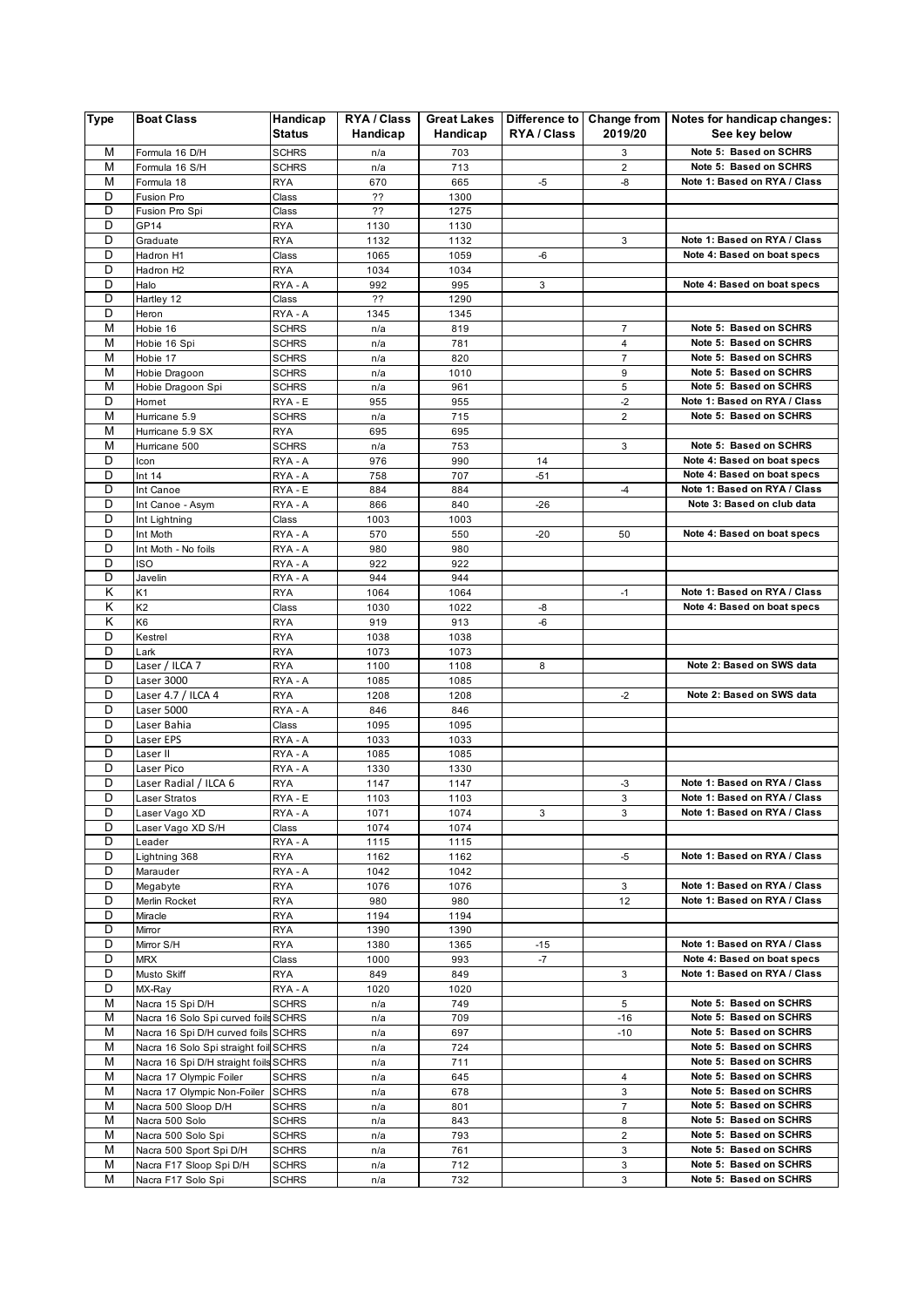| <b>Type</b> | <b>Boat Class</b>                        | Handicap<br><b>Status</b>    | RYA / Class<br>Handicap | <b>Great Lakes</b><br>Handicap | Difference to Change from<br>RYA / Class | 2019/20        | Notes for handicap changes:<br>See key below |
|-------------|------------------------------------------|------------------------------|-------------------------|--------------------------------|------------------------------------------|----------------|----------------------------------------------|
| M           |                                          |                              |                         |                                |                                          |                | Note 4: Based on boat specs                  |
| M           | Nacra F20 Carbon<br>Nacra F20 Carbon FCS | <b>SCHRS</b><br><b>SCHRS</b> | n/a<br>n/a              | 597<br>571                     |                                          | 5              | Note 4: Based on boat specs                  |
| M           | Nacra Inter 17 Sloop Spi D/H             | None                         | n/a                     | 721                            |                                          |                |                                              |
| M           | Nacra Inter 17 Solo                      |                              | n/a                     | 807                            |                                          | 8              | Note 5: Based on SCHRS                       |
| M           | Nacra Inter 17 Solo Spi                  | <b>SCHRS</b><br><b>SCHRS</b> | n/a                     | 754                            |                                          | 3              | Note 5: Based on SCHRS                       |
| D           | National 12                              | <b>RYA</b>                   | 1064                    | 1064                           |                                          | 8              | Note 1: Based on RYA / Class                 |
| D           | National 18                              | Class                        | 910                     | 906                            | $-4$                                     |                | Note 2: Based on SWS data                    |
| D           | National 18C                             | Class                        | 957                     | 957                            |                                          |                |                                              |
| D           |                                          |                              | 870                     | 844                            | $-26$                                    | $-13$          | Note 2: Based on SWS data                    |
| D           | Norfolk Punt<br>OK                       | Class<br><b>RYA</b>          | 1104                    | 1115                           | 11                                       |                | Note 2: Based on SWS data                    |
| D           | Optimist                                 | <b>RYA</b>                   | 1642                    | 1642                           |                                          |                |                                              |
| D           | Osprey                                   | <b>RYA</b>                   | 930                     | 936                            | 6                                        |                | Note 2: Based on SWS data                    |
| D           | Otter                                    | RYA - A                      | 1275                    | 1275                           |                                          |                |                                              |
| D           | Pacer                                    | RYA - A                      | 1193                    | 1193                           |                                          |                |                                              |
| D           | Phantom                                  | <b>RYA</b>                   | 1004                    | 1004                           |                                          | $\overline{2}$ | Note 1: Based on RYA / Class                 |
| M           | Prindle 15                               | <b>SCHRS</b>                 | n/a                     | 904                            |                                          | 8              | Note 5: Based on SCHRS                       |
| M           | Prindle 18                               | <b>SCHRS</b>                 | n/a                     | 786                            |                                          | $\overline{7}$ | Note 5: Based on SCHRS                       |
| M           | Prindle 18.2                             | <b>SCHRS</b>                 | n/a                     | 714                            |                                          | 4              | Note 5: Based on SCHRS                       |
| M           | Prindle 19 Spi                           | <b>SCHRS</b>                 | n/a                     | 688                            |                                          | 3              | Note 5: Based on SCHRS                       |
| D           | Punk                                     | Class                        | ??                      | 1010                           |                                          |                |                                              |
| D           | Redwing                                  | RYA - A                      | 1094                    | 1094                           |                                          |                |                                              |
| D           | Rooster 8.1                              | <b>RYA</b>                   | 1045                    | 1045                           |                                          | -6             | Note 1: Based on RYA / Class                 |
| D           | RS Aero 5                                | <b>RYA</b>                   | 1136                    | 1136                           |                                          |                |                                              |
| D           | RS Aero 7                                | <b>RYA</b>                   | 1065                    | 1073                           | 8                                        |                | Note 2: Based on SWS data                    |
| D           | RS Aero 9                                | <b>RYA</b>                   | 1014                    | 1024                           | 10                                       |                | Note 2: Based on SWS data                    |
| M           | RS Cat 16 Club S/H                       | <b>SCHRS</b>                 | n/a                     | 937                            |                                          | 9              | Note 5: Based on SCHRS                       |
| M           | RS Cat 16 Race Spi D/H                   | <b>SCHRS</b>                 | n/a                     | 873                            |                                          | 4              | Note 5: Based on SCHRS                       |
| M           | RS Cat 16 S Sloop D/H                    | <b>SCHRS</b>                 | n/a                     | 919                            |                                          | 8              | Note 5: Based on SCHRS                       |
| M           | RS Cat 16 XL Spi D/H                     | <b>SCHRS</b>                 | n/a                     | 874                            |                                          | 5              | Note 5: Based on SCHRS                       |
| D           | RS Feva S                                | Class                        | 1280                    | 1280                           |                                          |                |                                              |
| D           | RS Feva XL                               | <b>RYA</b>                   | 1244                    | 1244                           |                                          | 4              | Note 1: Based on RYA / Class                 |
| D           | RS Neo                                   | Class                        | 1180                    | 1147                           | $-33$                                    |                | Note 4: Based on boat specs                  |
| D           | <b>RS Quest</b>                          | Class                        | 1110                    | 1130                           | 20                                       |                | Note 4: Based on boat specs                  |
| D           | RS Tera Pro                              | <b>RYA</b>                   | 1359                    | 1359                           |                                          |                |                                              |
| D           | RS Tera Sport                            | <b>RYA</b>                   | 1445                    | 1445                           |                                          | $\overline{7}$ | Note 1: Based on RYA / Class                 |
| D           | RS Vareo                                 | <b>RYA</b>                   | 1093                    | 1093                           |                                          |                |                                              |
| D           | <b>RS Venture</b>                        | Class                        | ??                      | 1092                           |                                          |                |                                              |
| D           | RS Vision                                | <b>RYA</b>                   | 1137                    | 1130                           | $-7$                                     |                | Note 4: Based on boat specs                  |
| D           | RS Zest                                  | Class                        | 1260                    | 1228                           | $-32$                                    |                | Note 4: Based on boat specs                  |
| D           | RS100 8.4                                | <b>RYA</b>                   | 1004                    | 1004                           |                                          |                |                                              |
| D           | RS100 10.2                               | <b>RYA</b>                   | 981                     | 981                            |                                          |                |                                              |
| D           | <b>RS200</b>                             | <b>RYA</b>                   | 1046                    | 1046                           |                                          | $-3$           | Note 1: Based on RYA / Class                 |
| D           | <b>RS300</b>                             | RYA                          | 970                     | 989                            | 19                                       |                | Note 2: Based on SWS data                    |
| D           | RS400                                    | <b>RYA</b>                   | 942                     | 953                            | 11                                       |                | Note 2: Based on SWS data                    |
| D           | <b>RS500</b>                             | <b>RYA</b>                   | 966                     | 966                            |                                          | 3              | Note 1: Based on RYA / Class                 |
| D           | <b>RS600</b>                             | RYA                          | 920                     | 920                            |                                          | 4              | Note 1: Based on RYA / Class                 |
| D           | RS600 FF                                 | Class                        | ??                      | 550                            |                                          | 50             | Note 4: Based on boat specs                  |
| D           | <b>RS700</b>                             | <b>RYA</b>                   | 845                     | 845                            |                                          |                |                                              |
| D           | <b>RS800</b>                             | <b>RYA</b>                   | 799                     | 799                            |                                          |                |                                              |
| D           | <b>RS900</b>                             | Class                        | ??                      | 750                            |                                          |                |                                              |
| Κ           | <b>SB20</b>                              | Class                        | ??                      | 911                            |                                          |                |                                              |
| D           | Scorpion                                 | <b>RYA</b>                   | 1041                    | 1030                           | -11                                      | 5              | Note 2: Based on SWS data                    |
| D           | Seafly                                   | <b>RYA</b>                   | 1071                    | 1071                           |                                          | $-3$           | Note 1: Based on RYA / Class                 |
| M           | Shadow                                   | <b>SCHRS</b>                 | n/a                     | 757                            |                                          |                |                                              |
| M           | Shadow X                                 | RYA - A                      | 750                     | 750                            |                                          |                |                                              |
| M           | Shearwater                               | <b>SCHRS</b>                 | n/a                     | 809                            |                                          | 3              | Note 5: Based on SCHRS                       |
| D           | Signet                                   | Class                        | 1265                    | 1265                           |                                          |                |                                              |
| κ           | SK <sub>2</sub>                          | Class                        | 953                     | 929                            | $-24$                                    |                | Note 4: Based on boat specs                  |
| D           | SK4                                      | Class                        | 760                     | 705                            | $-55$                                    |                | Note 4: Based on boat specs                  |
| M           | <b>SL16</b>                              | <b>SCHRS</b>                 | n/a                     | 774                            |                                          |                |                                              |
| D           | Snipe                                    | RYA                          | 1108                    | 1108                           |                                          | 9              | Note 1: Based on RYA / Class                 |
| D           | Solo                                     | RYA                          | 1142                    | 1152                           | 10                                       |                | Note 2: Based on SWS data                    |
| D           | Solution                                 | <b>RYA</b>                   | 1092                    | 1092                           |                                          | 3              | Note 1: Based on RYA / Class                 |
| Κ           | Sonar                                    | RYA - A                      | 940                     | 940                            |                                          |                |                                              |
| D           | Spice                                    | RYA - A                      | 930                     | 930                            |                                          |                |                                              |
| M           | Spitfire                                 | <b>RYA</b>                   | 719                     | 719                            |                                          |                |                                              |
| M           | Spitfire Spi S/H                         | None                         | n/a                     | 738                            |                                          | $-4$           | Note 5: Based on SCHRS                       |
| D           | Splash                                   | RYA - A                      | 1220                    | 1220                           |                                          |                |                                              |
| D           | Sport 14                                 | RYA - A                      | 1055                    | 1055                           |                                          |                |                                              |
| D           | Sport 16                                 | Class                        | 1040                    | 1040                           |                                          |                |                                              |
| М           | Sprint 15                                | <b>RYA</b>                   | 926                     | 926                            |                                          |                |                                              |